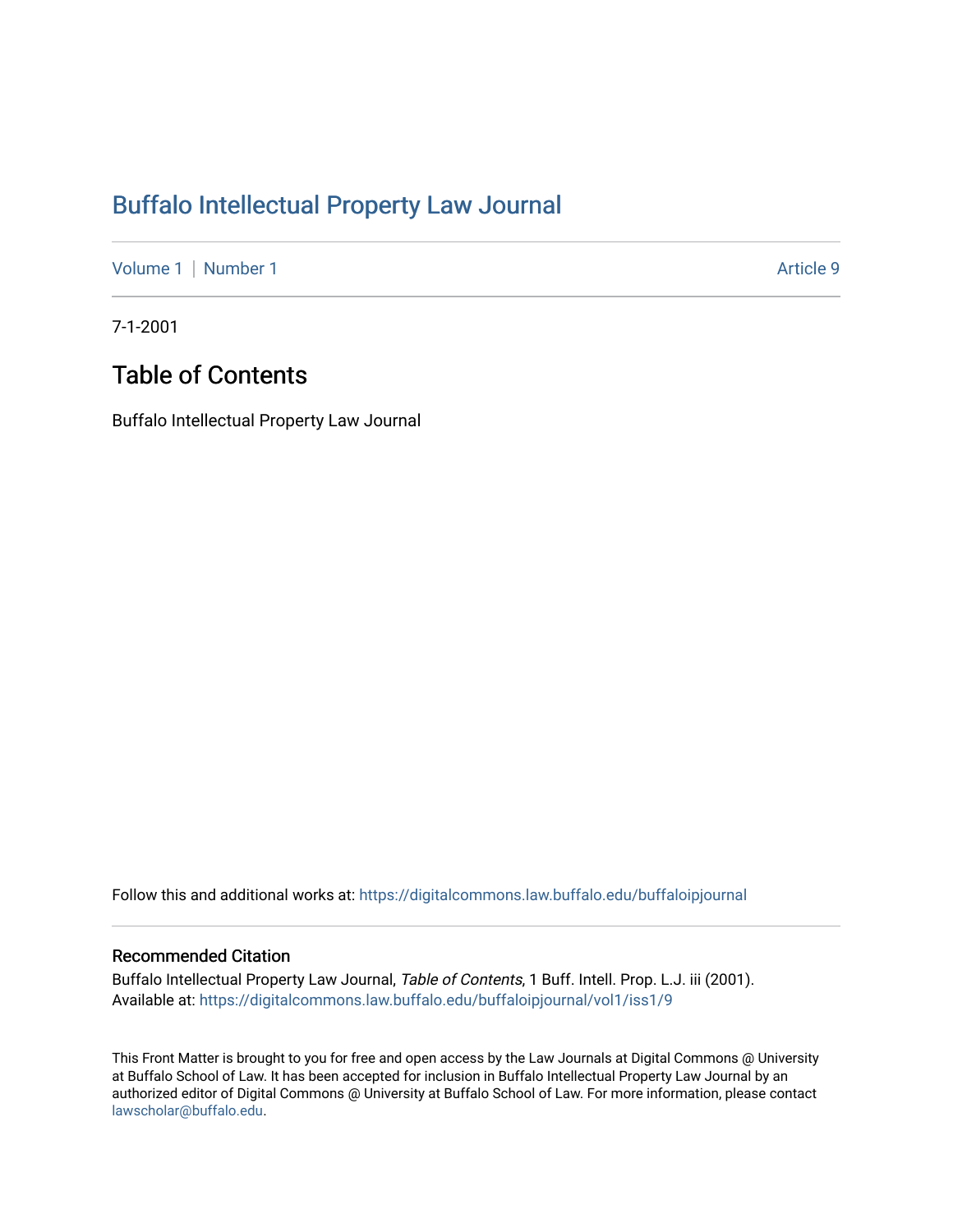# **BUFFALO INTELLECTUAL** PROPERTY **LAW, JOURNAL**

| Volume 1                    | Summer 2001                                                                                                                                                         | Number 1     |  |
|-----------------------------|---------------------------------------------------------------------------------------------------------------------------------------------------------------------|--------------|--|
|                             | <b>Contents</b>                                                                                                                                                     |              |  |
| <b>FOREWORD</b>             |                                                                                                                                                                     |              |  |
|                             | <b>WHAT-ANOTHER LAW REVIEW?</b><br>Paul Goldstein                                                                                                                   | $\mathbf{1}$ |  |
| <b>ARTICLES</b>             |                                                                                                                                                                     |              |  |
|                             | THE IDEA OF PROGRESS IN COPYRIGHT LAW<br>Michael Birnhack                                                                                                           | 3            |  |
|                             | LIVING BEFORE, THROUGH AND WITH MARKMAN:<br>CLAIM CONSTRUCTION AS A MATTER OF LAW<br>John R. Lane & Christine A. Pepe                                               | 59           |  |
|                             | PREPARING FOR BIOINFORMATICS LITIGATION:<br>HOW WILL THE COURTS CONFRONT THE NEXT<br><b>GENERATION OF BIOTECHNOLOGY PATENTS?</b><br>Scott D. Locke & David A. Kalow | 76           |  |
| <b>ESSAY</b>                |                                                                                                                                                                     |              |  |
| <b>ARRESTING TECHNOLOGY</b> | <b>Ann Bartow</b>                                                                                                                                                   | 95           |  |
| <b>NOTES</b>                |                                                                                                                                                                     |              |  |
| FILES ON THE INTERNET       | THE PIRATES ARE ALWAYS WITH US: WHAT CAN AND<br>CANNOT BE DONE ABOUT UNAUTHORIZED USE OF MP3                                                                        |              |  |
|                             | David R. Johnstone                                                                                                                                                  | 122          |  |
| <b>TRANSACTIONS ACT</b>     | LICENSES AND THE UNIFORM COMPUTER INFORMATION                                                                                                                       |              |  |
|                             | Cheon-Seok Seo                                                                                                                                                      | 146          |  |
|                             | уĄ.                                                                                                                                                                 |              |  |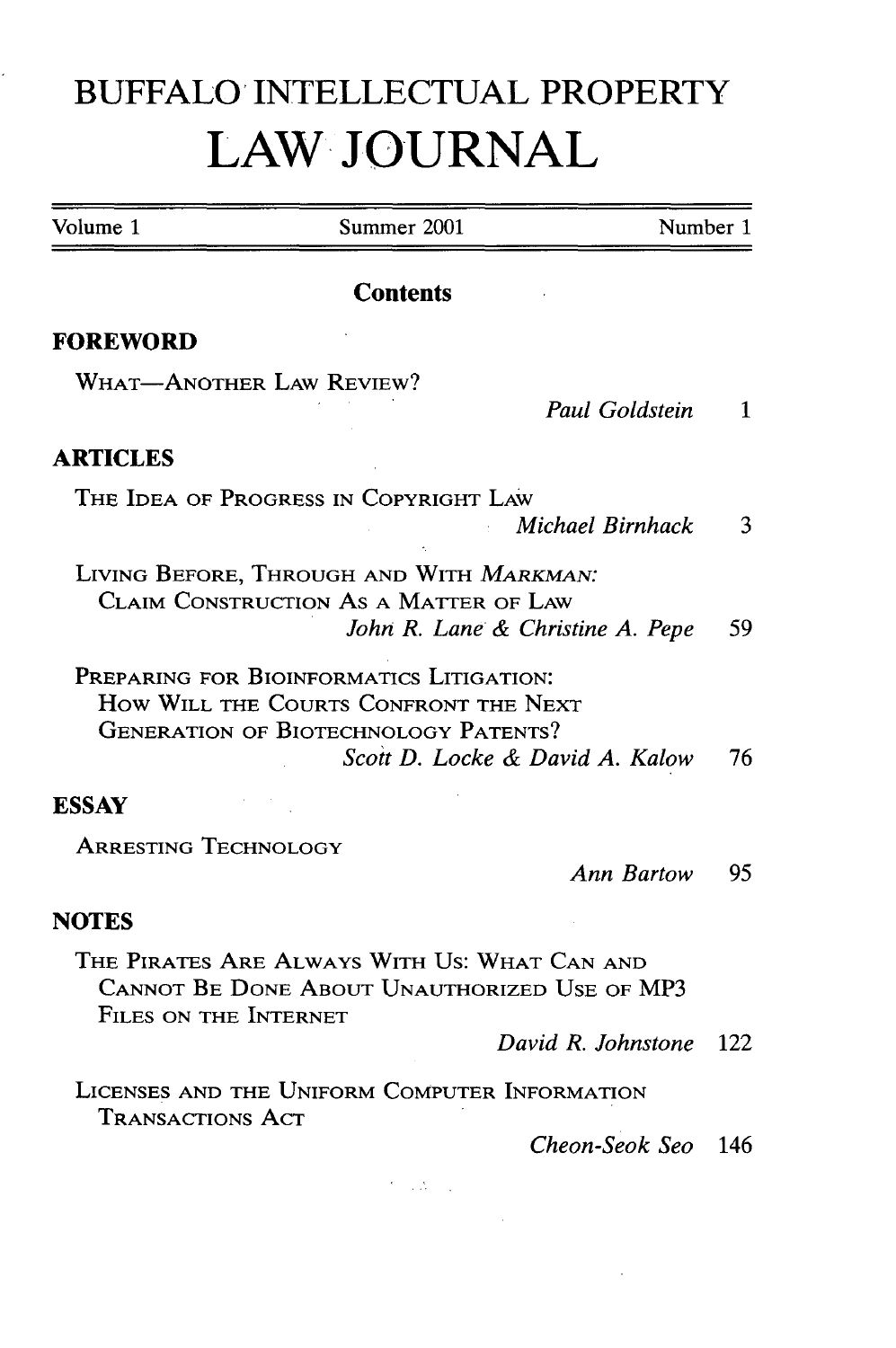

Robert L. King, B.A., Ph.D. *Chancellor of the State University of New York* William R. Greiner, B.A., M.A., J.D., L.L.M. *President of the State University of New York at Buffalo and Professor of Law*

#### School of Law

*Administration*

R. Nils Olsen, B.A., J.D. *Dean and Professor of Law* Dianne Avery, B.A., M.A.T., J.D. *Vice Dean and Professor of Law* Alan S. Carel, B.A., J.D. David M. Engel, A.B., M.A., J.D. *Vice Dean for Interdisciplinary Studies and Professor of Law* George Kannar, B.A., J.D.<br>
Errol E. Meidinger, B.A., M.A., Ph.D., J.D. *Vice Dean for Interdisciplinary* Errol E. Meidinger, B.A., M.A., Ph.D., J.D. *Studies and Professor of Law* Peter R. Pitegoff, B.A., J.D. *Vice Dean for Academic Affairs and Professor of Law* Marlene M. Cook, B.S., M.S., Ph.D. *Associate Dean* Jack Cox, Jr., B.A., M.A. *Associate Dean* Ilene R. Fleischmann, B.A., M.A. *Associate Dean* James Milles, B.A., M.A., M.L.I.S., J.D. *Associate Dean for Legal Information Services, Director of Law Library, and Associate Professor of Law* Lisa Patterson, A.B, J.D. Mary Ann Rogers, B.A., M.B.A. *Vice Dean* Melinda Saran, B.A., M.P.J., J.D. *Associate Dean* Karen J. Waltz-Cowart, B.S., M.S. *Associate Dean* Deborah Scott, B.A. *Associate Dean* Alexander P. Tsutarov, B.S. *Assistant Dean*

#### *Full-Time Faculty*

Thomas Headrick, B.A., B.Litt., LL.B., Ph.D.

Kenneth F. Joyce, B.A. LL.B., LL.M. Louis A. Del Cotto, LL.B., LL.M. Jacob D. Hyman, B.A., LL.B. Milton Kaplan, B.A., LL.B. Wade J. Newhouse, B.A., J.D. Lee A. Albert, A.B., LL.B. James B. Atleson, B.A., J.D., LL.M. Robert S. Berger, A.B., J.D. Guyora Binder, A.B., J.D. Barry B. Boyer, B.A., J.D. Markus D. Dubber, A.B., J.D. Charles P. Ewing, B.A., Ph.D., J.D. David B. Filvaroff, S.B., LL.B. Lucinda M. Finley, B.A., J.D. Philip Halpern, B.A., J.D.

**SUNY Distinguished Service** *Professor and Professor of Law SUNY Distinguished Teaching Professor Professor Emeritus of Law Professor Emeritus of Law Professor Emeritus of Law Professor Emeritus of Law Professor of Law SUNY Distinguished Teaching Professor Professor of Law Professor of Law Professor of Law Professor of Law* Professor of Law *Professor of Law Professor of Law Professor of Law*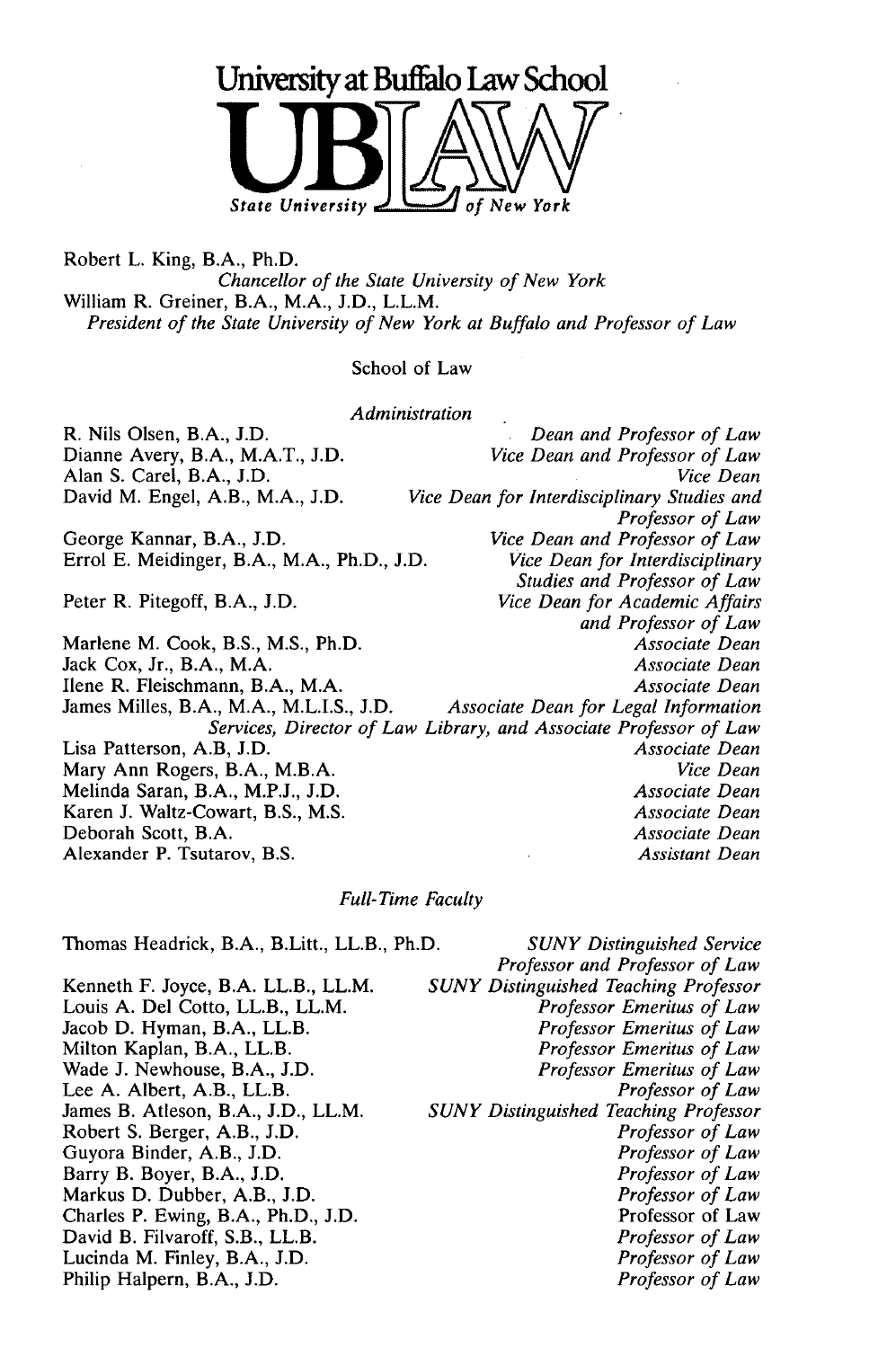Alfred S. Konefsky, B.A., J.D. *Professor of Law* Janet S. Lindgren, B.A., J.D. *Professor of Law* Isabel Marcus, B.A., M.A., Ph.D., J.D. *Professor of Law* Elizabeth B. Mensch, B.A., M.A.T., J.D. LL.M. *Professor of Law*<br>Frank W. Munger, B.A., J.D., Ph.D. *Professor of Law* Frank W. Munger, B.A., J.D., Ph.D. *Professor of Law* Makau Mutua, LL.B., LL.M., S.J.D. *Professor of Law* Stephanie Phillips, B.S., J.D.<br>
Robert I. Reis, B.A., J.D., LL.M.<br> *Professor of Law*<br> *Professor of Law* Robert I. Reis, B.A., J.D., LL.M. *Professor of Law* Judy Scales-Trent, B.A., MA., J.D. *Professor of Law* John Henry Schlegel, B.A., J.D. *Professor of Law* Robert J. Steinfeld, B.A., J.D., A.M., Ph.D., LL.M. *Anthony Szczygiel, B.A., J.D. Professor* Professor of Law and Director of Clinical *Education Program* Susan V. Mangold, B.A., J.D. *Associate Professor of Law* Athena Matua, B.A., J.D., M.A., LL.M. *Associate Professor of Law* Martha McCluskey, B.A., J.D., LL.M. *Associate Professor of Law* Teresa A. Miller, B.A., J.D., LL.M. *Associate Professor of Law* Louis H. Swartz, B.S., LL.B., LL.M., Ph.D. *Associate Professor of Law* David A. Westbrook, B.A., J.D. *Associate Professor of Law* James A. Wooten, B.A., J.D., M.A., M. Phil. *Associate Professor of Law* James A. Wooten, B.A., J.D., M.A., M. Phil. Thomas Disare, B.A., J.D. *Clinical Professor* Sara Faherty, B.A., J.D. *Clinical Professor* Shubha Ghosh, B.A., Ph.D., J.D. *Associate Professor of Law* George M. Hezel, B.A., M.A., J.D. *Clinical Professor* Johanna Oreskovic, B.A., M.A., Ed.H., J.D. *Programs and Assistant Director of the Buffalo Criminal Law Center* Lauren E. Breen, B.A., J.D. *Clinical Instructor* Catherine Cerulli, B.A., J.D., Ph.D. *Clinical Instructor* H. Jeffrey Marcus, B.A., M.S., J.D. Cheryl C. Nichols, B.A., M.B.A., J.D. *Clinical Instructor* Suzanne Tomkins, B.S., J.D. *Thomas Bassett, B.A., J.D.* Thomas Bassett, B.A., J.D. *Lecturer in Law, Research and Writing* Associate Director, Research and Writing<br>Director, Research and Writing Jeffrey Malkan, A.B., Ph.D., J.D., J.S.M. *Director, Research and Writing* Mark McGarvie, B.A., J.D., M.A. *Instructor, Research and Writing* Natalie Schaffer, B.A., J.D. *Instructor, Research and Writing* Instructor, Research and Writing<br>Instructor, Research and Writing Margaret L. Phillips, B.A., J.D.

#### *Adjunct Faculty*

Paul I. Birzon, B.A., LL.B. Charles E. Carr, B.A., J.D.

Amy Westbrook, A.B., J.D.

James L. Magavern, B.A., LL.B. *Professor* Albert R. Mugel, B.A., LL.B. *Professor* Elizabeth Buckley, B.A., J.D. *Associate Professor* Margaret A. Shannon, B.A., M.S., Ph.D. *Associate Professor* Sheila Schulman, R.N., LL.B., M.P.H. *Clinical Associate Professor of Law and Social and Preventive Medicine* George M. Zimmermann, B.A., LL.B. *Associate Professor*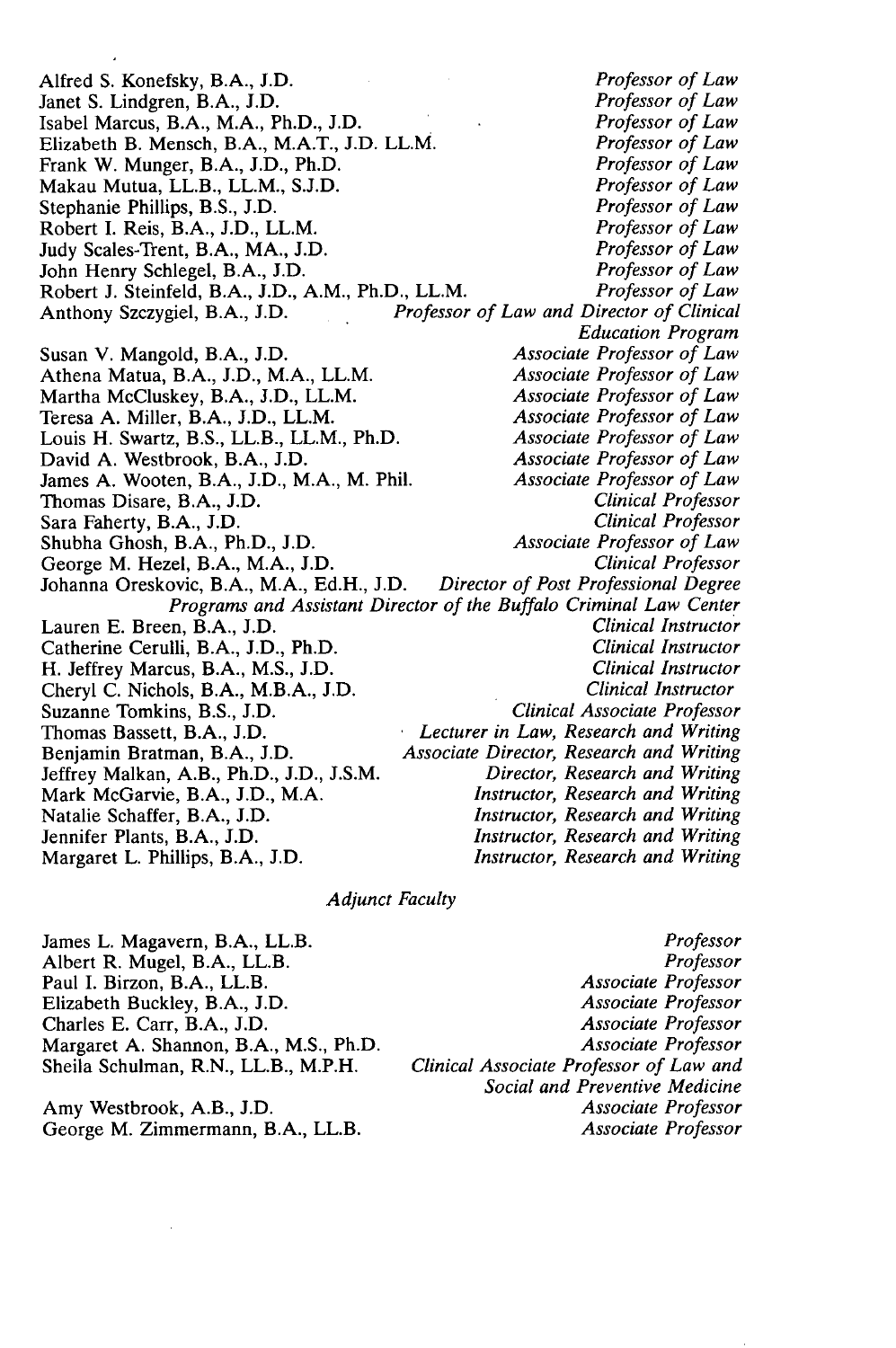The *Buffalo Intellectual Property Law Journal* is published biannually at Joe Christensen, Inc., 1540 Adams Street, Lincoln, NE 68521. Editorial and General Offices are located at the University at Buffalo, John Lord O'Brian Hall, Room 403, Box 601100, Buffalo, NY 14260-1100. Inquiries are also accepted by telephone at (716) 645-3091. Periodicals postage is paid at Lincoln, NE and at additional mailing offices.

Current subscriptions for Volume 1 are: \$25.00 for domestic mailing; \$35.00 for foreign mailing. All requests for Vol. 1, No.1 are to be made to the *Law Journal.* All remittances, payable in advance, are to be made in U.S. Currency and payable at a United States bank. Please enclose your check or money order made payable to the *Buffalo Intellectual Property Law Journal* with the order. For back volumes (once available) and subsequent single issues, microform, and/or on-line service, contact William S. Hein & Co., Inc., 1285 Main Street, Buffalo, NY 14209-1987, (800) 828- 7581. For prices of single issues and back volumes, microform, and/or on-line service, please contact William S. Hein & Co.

Subscriptions are renewed automatically upon expiration unless the subscriber sends notice of termination at least 30 days prior to the renewal date. All notification of change of address should include old and new addresses, including zip code and be directed to the *Journal's* office. Please notify the *Journal* at least 30 days in advance to ensure prompt delivery.

Domestic claims of non receipt of issues should be made within 90 days of mailing date, foreign mailings within 180 days; otherwise, the regular back issue rate will be charged for replacement.

For information regarding subscriptions, copyright, permission to reprint, permission to photocopy, or advertising, please contact the *Law Journal* at (716) 645-3091, or by mail at the Editorial Office, University at Buffalo, John Lord O'Brian Hall, Room 403, Box 601100, Buffalo, NY 14260-1100.

#### \*\*\*\*\*

The *Buffalo Intellectual Property Law Journal* welcomes manuscripts relevant to the discipline of intellectual property. Text should be typewritten, double-spaced, with one-inch margins and consecutively numbered pages. Footnotes should be numbered consecutively. In preparing text and footnotes, authors should consult the style presented in *The Bluebook: A Uniform System of Citation* (The Harvard Law Review Association ed., 17th ed. 2000). Parallel citation to U.S.P.Q. should be included where applicable. For questions of literary style not included in *The Bluebook* authors should consult *The Chicago Manual of Style* (University of Chicago Press, 14 ed. 1993). All citations should be placed in the footnotes, even if the authority is mentioned in the text. For more information on submissions contact the *Law Journal* at (716) 645-3091, or by mail at the Editorial Office, University at Buffalo, John Lord O'Brian Hall, Room 403, Box 601100, Buffalo, NY 14260-1100.

#### \*\*\*\*\*

All articles Copyright 2001 by the *Buffalo Intellectual Property Law Journal,* except when otherwise expressly indicated. Please address your written request to the *Law Journal* for permission to reprint an article or any portion thereof.

The *Buffalo Intellectual Property Law Journal* is on the Worldwide Web at http://wings.buffalo.edu/law/iplawjournal.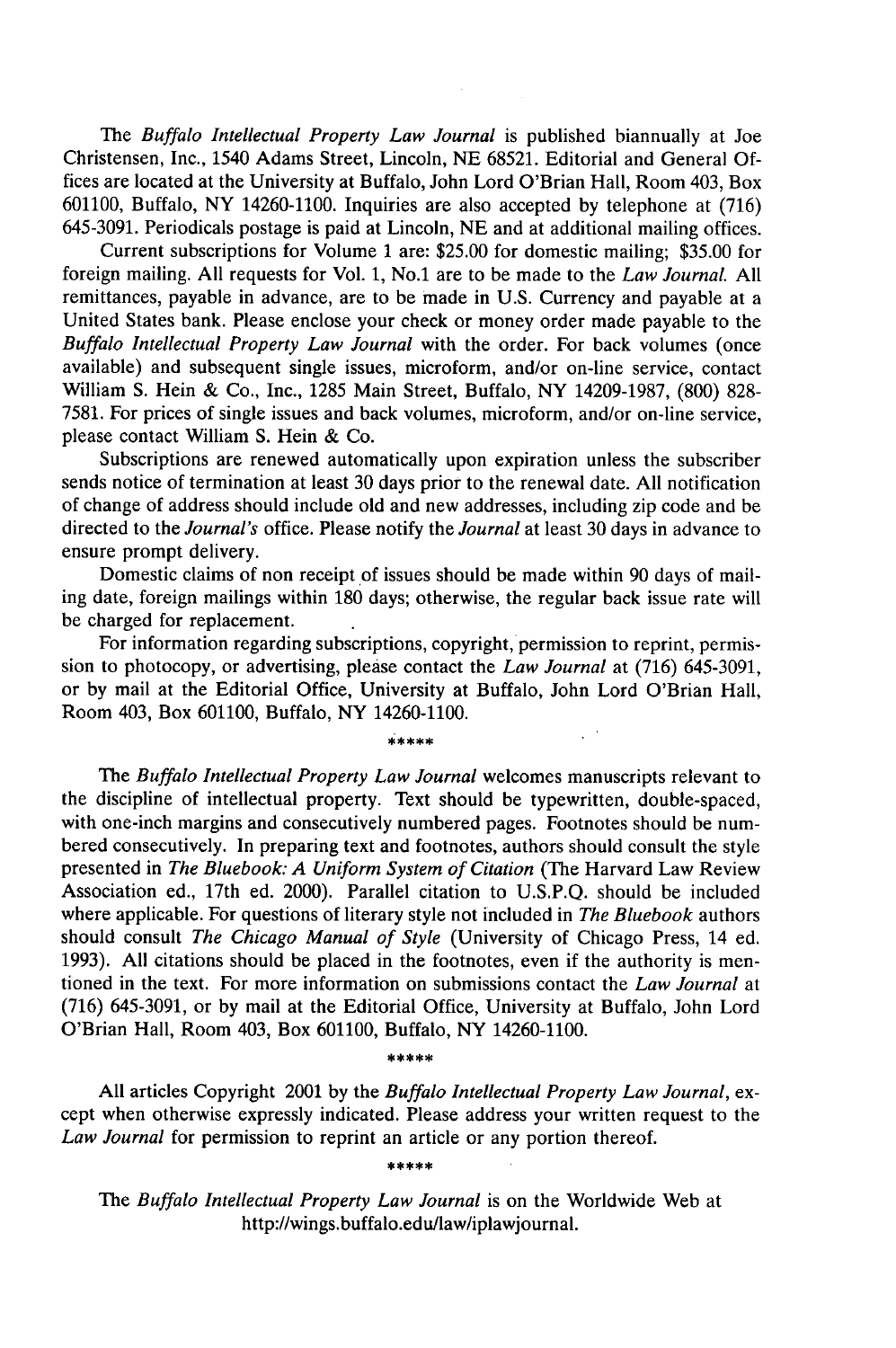### **ADVISORY BOARD**

#### **PRACTITIONERS**

EDWIN T. BEAN THOMAS R. FITZGERALD RANJANA KADLE, PH.D.

#### **SCIENTISTS**

#### **UNIVERSITY AT BUFFALO**

**Department of Anatomy and Cell Biology** Christopher **S.** Cohan, Ph.D. John Kolega, Ph.D. Michal K. Stachowiak, Ph.D.

#### **Department of Biochemistry**

Murray **J.** Ettinger, Ph.D.; Distinguished Teaching Professor and Interim Chairman Mulchand **S.** Patel, Ph.D.; Professor Gail R. Willsky, Ph.D.; Associate Professor

**Department of Chemical Engineering** Stelios T. Andreadis, Ph.D.

**Department of Chemistry** Paras **N.** Prasad, Ph.D.

**Department of Computer Science & Engineering** Peter **D.** Scott, Ph.D.

#### **Department of Mechanical and Aerospace Engineering**

Baruch B. Lieber, Ph.D.; Director, Center for Biomedical Engineering, University at Buffalo; Co-Director, Toshiba Stroke Research Center, University at Buffalo

#### **Department of Medicine**

Paresh Dandona, M.D.; Professor of Medicine (Endocrinology) John M. Canty, Jr., M.D. (Cardiology) Michael Wilson, M.D.; Professor of Medicine (Cardiology)

#### **Department of Microbiology** John Hay, Ph.D. Chairman Timothy F. Murphy, M.D.

**Department of Neurology** Thomas **J.** Langan, M.D.; Associate Professor of Neurology and Pediatrics

**Department of Pathology**

Samuel Gallant, Ph.D.; Associate Professor Robert Spengler, Ph.D.; Clinical Assistant Professor

**Department of Pediatrics** Frederick **C.** Morin, **1II,** M.D.; Professor of Pediatrics, Chairman, Department of **Pediatrics** Michael **G.** Caty, M.D.; Assistant Professor of Surgery

**Department of Pharmacology and Toxicology** Suzanne **G.** Laychock, Ph.D. Richard **A.** Rabin, Ph.D. Ronald P. Rubin, Ph.D.; Professor and Chair

**Department of Philosophy** David Koepsell, Ph.D., **J.D.**

**Department of Physiology and Biophysics** Michael E. Duffey, Ph.D.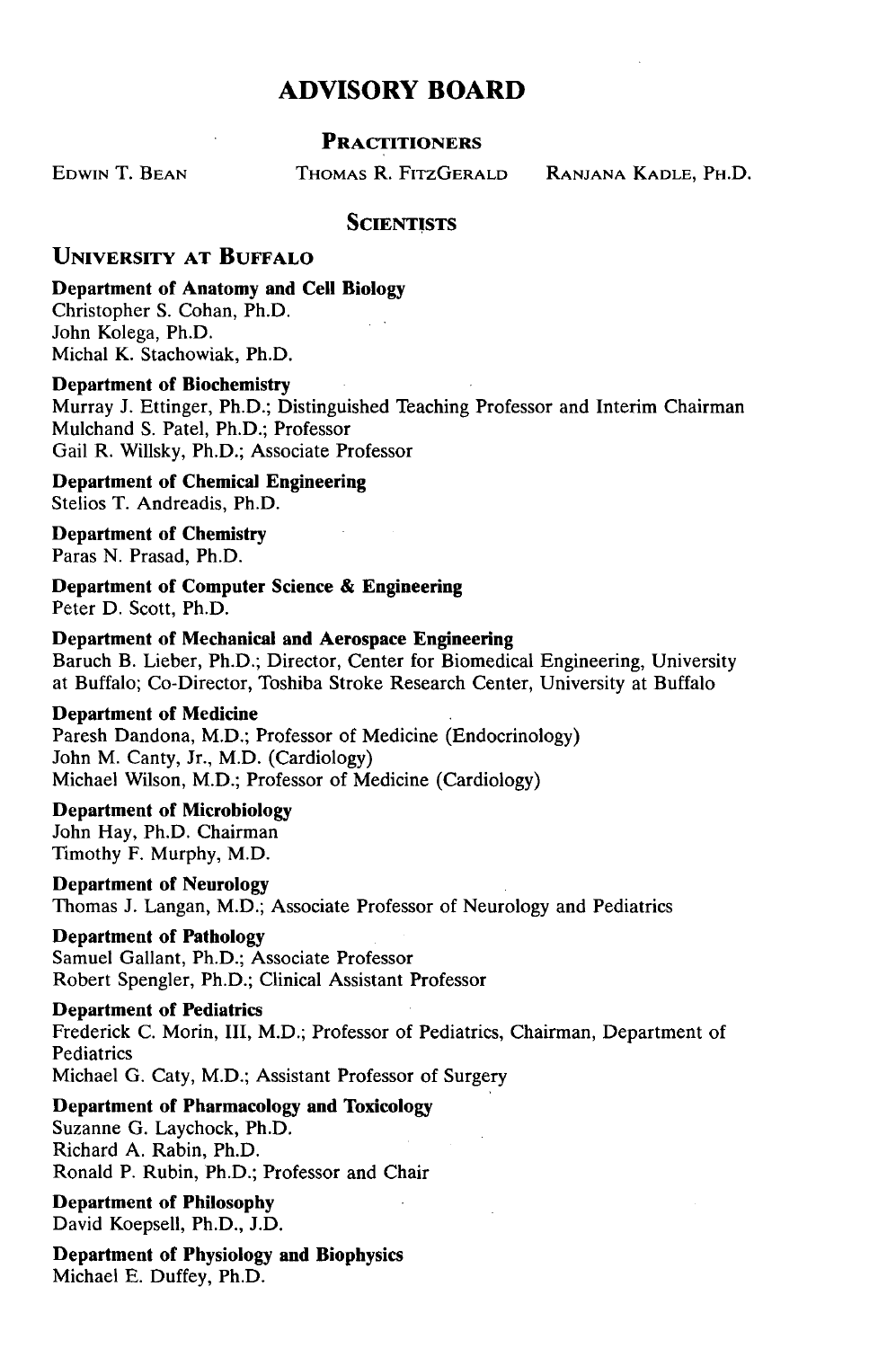Claes E. G. Lundgren, M.D. Frederick Sachs, Ph.D. Susan B. Udin, Ph.D.

#### **School of Dental Medicine**

Robert E. Baier, Ph.D., P.E.; Professor, Department of Oral Diagnostic Sciences

#### **School of Pharmacy**

Ho-Leung Fung, Ph.D.; Chairman of the Department of Pharmaceutics Kathleen M. Boje, Ph.D.; Assistant Professor (Pharmaceutics) Satpal Singh, Ph.D.; Associate Professor (Biochemical Pharmacology)

#### **ROSWELL PARK CANCER INSTITUTE**

Kenneth Gross, Ph.D.; Chair, Department of Cellular and Molecular Biology Alan J. Kinniburgh, Ph.D. William A. Held, Ph.D.

#### **Department of Medicine**

Myron S. Czuczman, M.D.; Assistant Professor of Clinical Medicine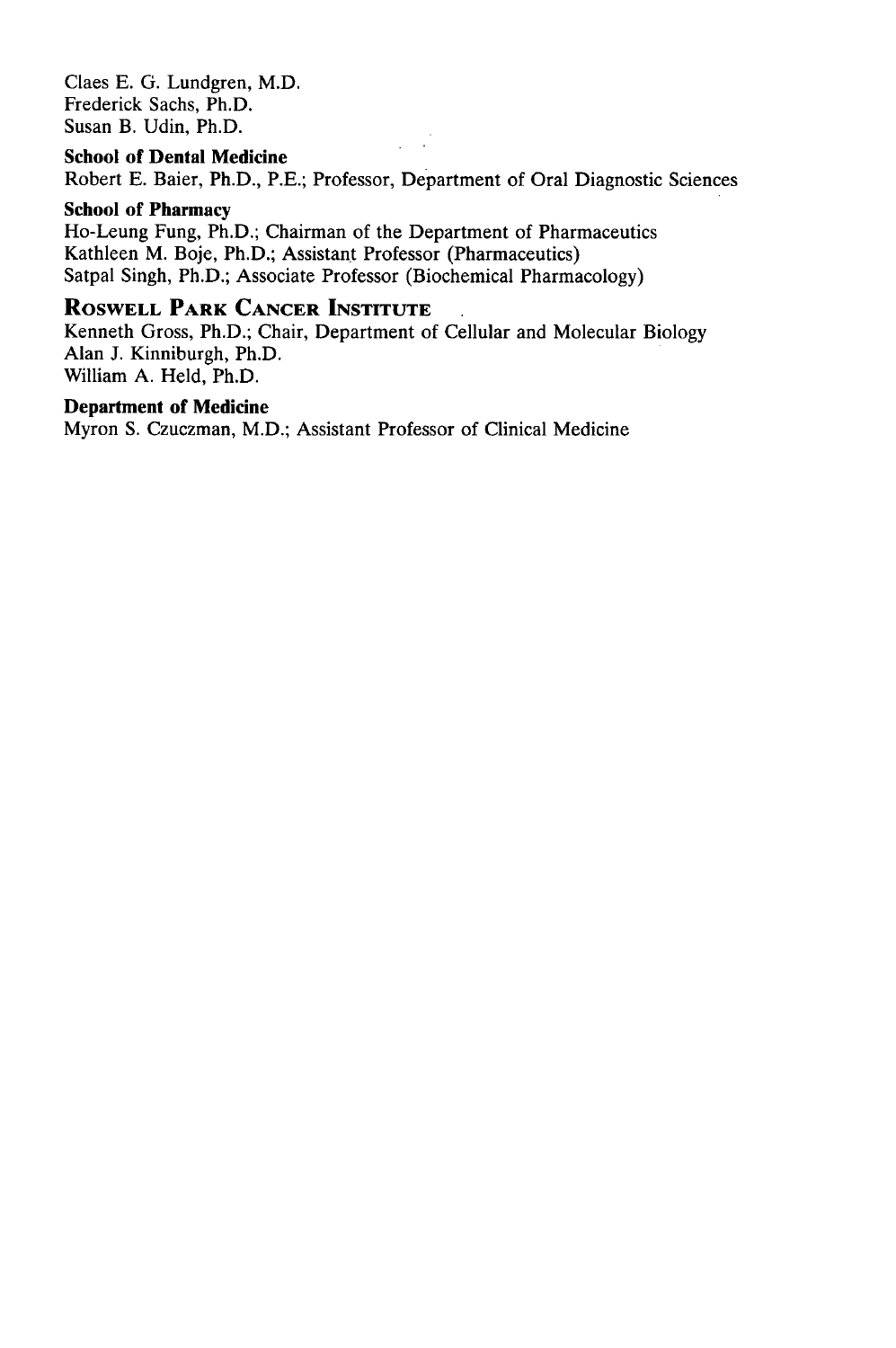#### **FOUNDERS**

One cold December day not so long ago, a group of students met in a drafty, dimly lit hallway to initiate the first student-founded law journal at the University at Buffalo School of Law. To make the dream a reality took months of organization, planning, dedication, and the work of many hands. The publication of this, the inaugural edition of the *Buffalo Intellectual Property Law Journal,* is the fulfillment of that dream. The *Journal* gratefully acknowledges the tireless efforts of those who 'started **it** all.

**DARIUSH** KEYHANI, **M.S.**

**PAUL J. CALLAHAN**

REBECCA **DALPE**

**GEORGE HAJDUCZOK,** PH.D.

**JOHN LoPINSKI,** PH.D

CHARLES L. MILLER **II,** PH.D.

**HELEN** MORLITZ

**VANESSA** PEREZ

**JOSHUA** ROBERTS